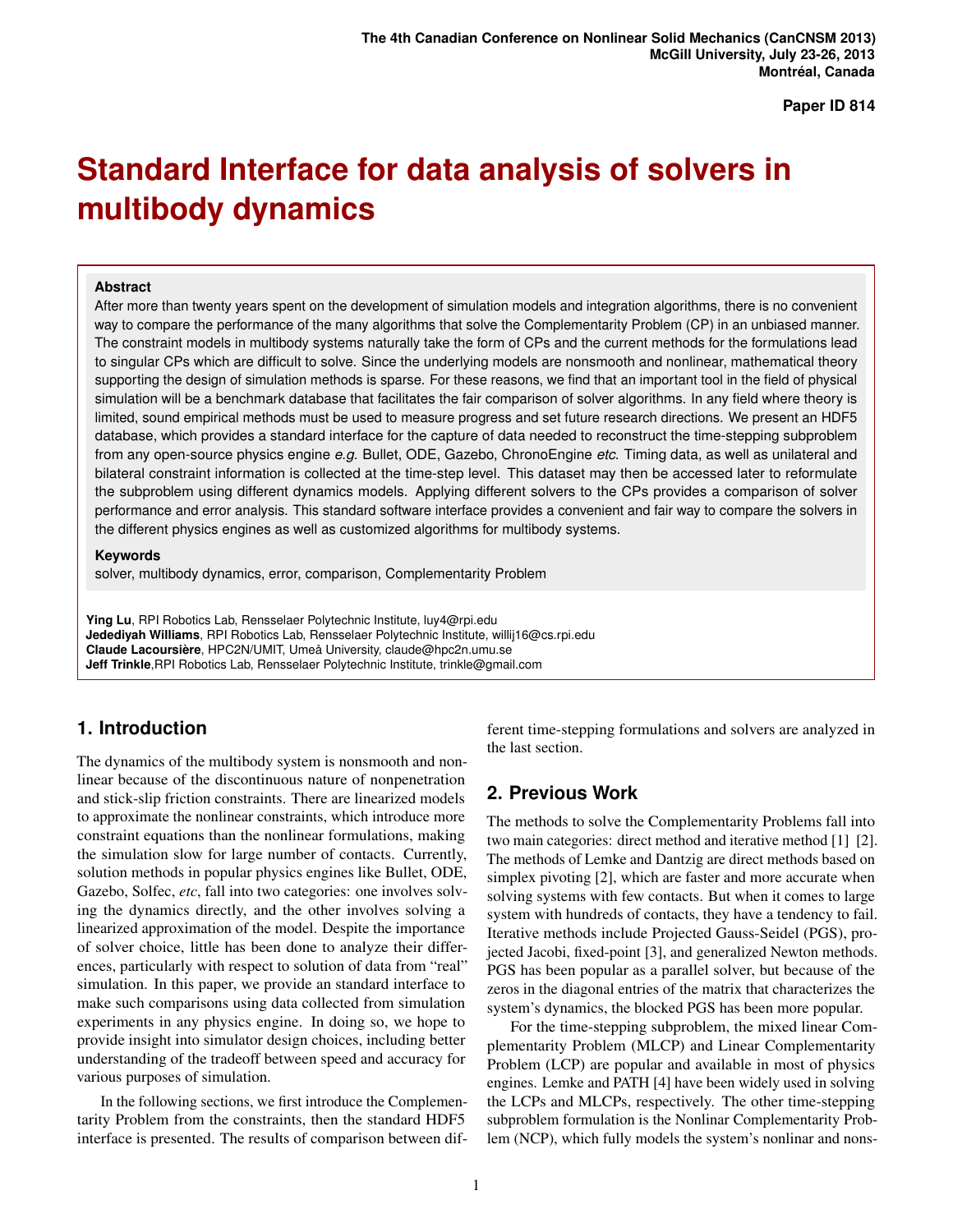mooth nature [5]. A popular method to solve the NCP problems is to rewrite the NCP constraint equations into an equivalent function such as the Fischer-Burmeister NCP function [6], or Alart-Curnier function [7]. Chen et al. [8] have modified the Fischer-Burmeister function by adding a new term to the original function to improve performance. After we write the NCP functions, we may solve the nonlinear system of equations with a generalized Newton method or convert it to an optimization problem [3].

## **3. Complementarity Problems**

In this section, the complementarity condition will be built based on the physical constraints which occur in the simulation of multibody dynamics.

#### **3.1 Normal Constraints**

Since the normal constraints differ for unilateral contacts and bilateral joints, we present the following two cases:

#### **Unilateral Contacts**

An example of potential contact and the contact frame between two spheres is depicted in figure 1. The two bodies are in contact when the gap distance  $\psi_n$  is 0. An impulse is generated by the collision between two bodies if and only if the gap distance is 0. Because we consider the bodies ideally rigid, the gap



**Figure 1.** contact frame

distance should always be non-negative. Based on this, the forces between the two bodies can only be repulsive forces to push them apart when the distance between the two bodies is 0. To write the constraints in a complementarity form:

$$
\mathbf{0} \leq \psi_n(\mathbf{q},t) \perp \lambda_n \geq \mathbf{0} \tag{1}
$$

where  $\psi_n$  is the gap distance between the two bodies forming the contact, and is a function of the generalized position q and time *t*. The normal force  $\lambda_n$  is applied to each body in opposite directions to prevent penetration. The  $\perp$  implies orthogonality, which states that a contact force can only exist when the distance between the two bodies is zero.

#### **Bilateral Joints**

For a bilateral joint such as a revolute or prismatic joint, the contact points are constrained to coincide, which removes some

degrees of freedom from the system. The normal constraint equation for a bilateral joint may be written:

$$
\phi_n(\mathbf{q},t) = \mathbf{0} \tag{2}
$$

#### **3.2 Frictional constraints**

Coulomb's dry friction law is used to build the friction model. For a three-dimensional multibody system, we use  $[\hat{n}, \hat{t}, \hat{o}]$  to represent the primary axes of the contact frame, where the normal contact force is  $\lambda_n$  and the tangential friction force is:  $[\lambda_t, \lambda_o]$ . This defines a friction cone at the contact frame. There are three physical cases for a potential contact at the friction level.

- **Detaching**: The gap distance between the two bodies is 0. The normal force is 0, and the frictional force at this contact will be  $[\lambda_t, \lambda_o] = [0, 0]$ . The relative tangential velocity can be any arbitrary value.
- Sliding: The gap distance between the two bodies is 0, the frictional force satisfies  $\lambda_t^2 + \lambda_o^2 = \mu^2 \lambda_n^2$ , where  $\mu$  is the coefficient of friction. The relative sliding velocity in the tangential direction at the contact point has the opposite direction with the frictional force and the magnitude is greater than 0.
- Sticking The gap distance between the two bodies is 0, the frictional force satisfies  $\lambda_t^2 + \lambda_o^2 < \mu^2 \lambda_n^2$ . The magnitude of relative tangential velocity at the contact degenerates to 0.



**Figure 2.** Three friction cases

In figure 2,  $v_f$  is the relative velocity at the contact point. Here we introduce some notation that will be used in the following sections. The generalized position and velocity in the world frame are q and  $v = \dot{q}$ .  $G_n$  and  $G_f$  are the transformation matrices dependent on position q and map the normal and frictional forces from the contact frame to the world frame. Conversely,  $G_n^T$  and  $G_f^T$  will transform the velocity from the world frame to the contact frame to get the relative velocities. The normal and tangential relative velocity are denoted as  $\mathbf{u}_n = \mathbf{G}_n^T \mathbf{v}$  and  $\mathbf{u}_f = \mathbf{G}_f^T \mathbf{v}$ .

Friction laws here satisfy the maximum dissipation principle at each contact. For the *i*th contact:

$$
(\lambda_{it}, \lambda_{io}) \in \underset{(\lambda'_{it}, \lambda'_{io}) \in \mathcal{F}_i}{\arg \max} \left( - (u_{it} \lambda'_{it} + u_{io} \lambda'_{io}) \right) \tag{3}
$$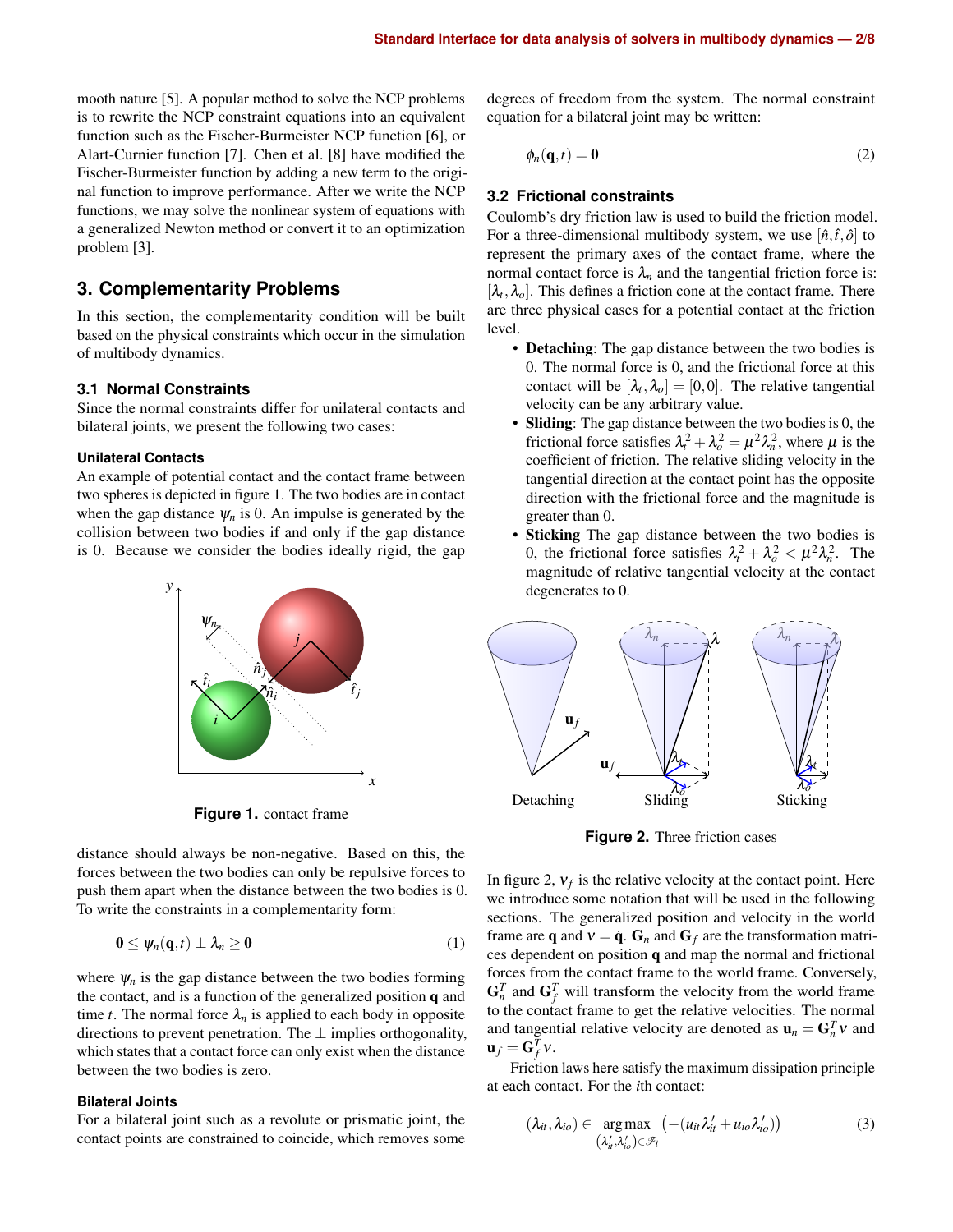where  $\mathcal{F}_i$  is the Coulomb friction cone at the *i*th contact point, and  $\mathscr{F}_i = \left\{ (\lambda_{it}, \lambda_{io}) : (\lambda_{it})^2 + (\lambda_{io})^2 \leq (\mu_i \lambda_{in})^2 \right\}$ . The maximum dissipation principle here can not be determined from the Karush-Kuhn-Tucker (KKT) condition, so we apply the Fritz-John conditions and arrive at the compact friction formulation [9]

$$
(\mathbf{U}\lambda_n)\circ\mathbf{u}_t+\lambda_t\circ\mathbf{s}=\mathbf{0}\tag{4}
$$

$$
(\mathbf{U}\lambda_n)\circ\mathbf{u}_o+\lambda_o\circ\mathbf{s}=\mathbf{0}\tag{5}
$$

$$
0 \leq (U\lambda_n) \circ (U\lambda_n) - \lambda_t \circ \lambda_t - \lambda_o \circ \lambda_o \perp s \geq 0 \tag{6}
$$

where s is the vector of sliding speed at the contact point, and **U** is a diagonal matrix of the coefficients of friction. The operator ◦ denotes the Hadamard product:

$$
\mathbf{u} \circ \mathbf{v} = \begin{bmatrix} u_1 \\ u_2 \\ \vdots \\ u_n \end{bmatrix} \circ \begin{bmatrix} v_1 \\ v_2 \\ \vdots \\ v_n \end{bmatrix} = \begin{bmatrix} u_1 v_1 \\ u_2 v_2 \\ \vdots \\ u_n v_n \end{bmatrix}
$$
(7)

#### **3.3 Discretized friction model**

Since the friction constraints are nonlinear, LCP solvers like Lemke and PATH cannot solve this model directly. An approximation to the quadratic friction cone in the Coulomb friction model is a polyhedron with  $n_d$  facets in the tangent plane that discretize the nonlinear model. The friction inside or on the boundary of the friction cone defined as  $\mathscr F$  will be approximated as the sum of the  $n_d$  components. The linearized form of the maximum dissipation conditions are:

$$
\alpha_i \in \underset{\mathbf{0} \leq \alpha_i, \mathbf{e}^T \alpha_i \leq \mu_i \lambda_{in}}{\arg \max} (\mathbf{v}^T \mathbf{D}^T \mathbf{G}_f^T \alpha_i)
$$
(8)

where  $\alpha_i$  is a  $n_d$  component vector where each non-negative component represents a magnitude of the friction force in one of the  $n_d$  discrete friction directions. The sum of the  $n_d$  components is no larger than  $\mu_i \lambda_{in}$ . The vector **e** is a column vector with all 1s and length  $n_d$ .  $\mathbf{D} = [\mathbf{d}_1, \mathbf{d}_2, \cdots, \mathbf{d}_{nd}]$ , where

$$
\mathbf{d}_{i} = \begin{bmatrix} \cos\left((i-1)\frac{2\pi}{n_{d}}\right) \\ \sin\left((i-1)\frac{2\pi}{n_{d}}\right) \end{bmatrix}
$$
(9)

To keep consistent with the NCP model, we denote  $G_d = G_f D$ . Using this linearized model, the frictional constraints are:

$$
\mathbf{0} \leq \alpha \perp \mathbf{G}_d^T \mathbf{v} + \mathbf{E} \mathbf{s} + \frac{\partial \mathbf{\psi}_f}{\partial t} \geq \mathbf{0} \tag{10}
$$

$$
0 \leq s \perp \underbrace{U\lambda_n - E^T\alpha}_{\sigma} \geq 0 \tag{11}
$$

where E is block diagonal matrix of elements **e**.

## **4. Time-Stepping Formulations**

#### **4.1 Newton-Euler Equation**

The Newton-Euler Equation for the system is:

$$
\mathbf{M}(\mathbf{q})\dot{\mathbf{v}} = \mathbf{G}_n \lambda_n + \mathbf{G}_f \lambda_f + \lambda_{\text{app}} \tag{12}
$$

where M is the generalized mass matrix with mass properties for all the bodies. For the *j*th rigid body we have:

$$
\mathbf{M}_{j} = \begin{bmatrix} m_{j} \mathbf{I}_{3 \times 3} & \mathbf{0} \\ \mathbf{0} & \mathbf{I}_{j} \end{bmatrix}
$$
 (13)

 $\mathbf{I}_j$  is the inertia matrix for the *j*th body and  $\lambda_{\text{app}}$  is the applied force i.e. gravity.

Since  $\dot{v} \approx (v^{\ell+1} - v^{\ell})/h$  and the impulse  $p = \lambda h$ , we apply a backward Euler derivative formula to equation (12) to get the following time-stepping model:

$$
\mathbf{M}(\mathbf{v}_{\ell+1} - \mathbf{v}_{\ell}) = \mathbf{G}_n^{\ell+1} \mathbf{p}_n^{\ell+1} + \mathbf{G}_f^{\ell+1} \mathbf{p}_f^{\ell+1} + \mathbf{p}_{\text{app}}^{\ell} \tag{14}
$$

#### **4.2 NCP Formulation**

Equations  $(1)$ ,  $(4)$ ,  $(5)$ ,  $(6)$ ,  $(14)$  form the system of equations for the NCP formulation. One general method to solve the NCP is to write the constraints into so-called NCP-functions, such as the proximal (prox) function [10] or Fischer-Newton function. Another method is to write them as an optimization problem with an merit or objective function.

In this paper, The NCP constraints are written into an equivalent prox function [11], and then solved using a fixed-point variant of Gauss-Seidel.

A proximal point function maps a point to the closest point in a feasible set  $\mathscr C$ . The NCP condition in vector form  $0 \le x \perp$  $y(x) \ge 0$  can be rewritten as the following nonsmooth equation:

$$
\phi(\mathbf{x}, \mathbf{y}) = \mathbf{x} - \text{prox}_{\mathscr{C}}(\mathbf{x} - r\mathbf{y}(\mathbf{x})) = 0 \tag{15}
$$

where *r* is a parameter that affects the convergence of the problem. For relatively large *r*, the problem is prone to diverge. Inside the range of *r* which guarantees the convergence of the problem, the larger *r* will converge faster while the smaller ones will converge slower. There are some strategies mentioned in [12] for choosing *r* effectively, but for larger problems it is still an area that needs further exploration. For the prox function, when the term  $(x - ry(x))$  is inside the feasible set, then  $prox_{\mathscr{C}}(\mathbf{x} - r\mathbf{y}(\mathbf{x})) = \mathbf{x} - r\mathbf{y}(\mathbf{x})$  while when the term  $(\mathbf{x} - r\mathbf{y}(\mathbf{x}))$ falls outside the feasible set, it will be projected onto the nearest point on the boundary of the set.

Another popular NCP-function is Fischer-Burmeister function: Suppose we have the NCP condition in the vector form  $0 \le x \perp y(x) \ge 0$ , the Fischer-Burmeister function is

$$
\phi_{iFB}(x_i, y_i) := x_i + y_i - \sqrt{x_i^2 + y_i^2}.
$$
\n(16)

This function has nice properties since it is smooth everywhere except at the point  $(0,0)$ . However, the Fischer-Burmeister still has some drawbacks, for example it is too flat in the positive orthant, which is the region we are most interested in for Complementarity problems. A modified NCP-function is introduced by Chen et al [8]:

$$
\phi_{i\lambda}(x_i, y_i) = \lambda \phi_{iFB}(x_i, y_i) + (1 - \lambda)x_i^+ y_i^+
$$
\n(17)

where  $\lambda \in (0,1)$  is an arbitrary parameter and the term  $x_i^+ y_i^+$ not only penalizes violations of the complementarity condition but also makes the function continuously differentiable on  $\mathbb{IR}^2$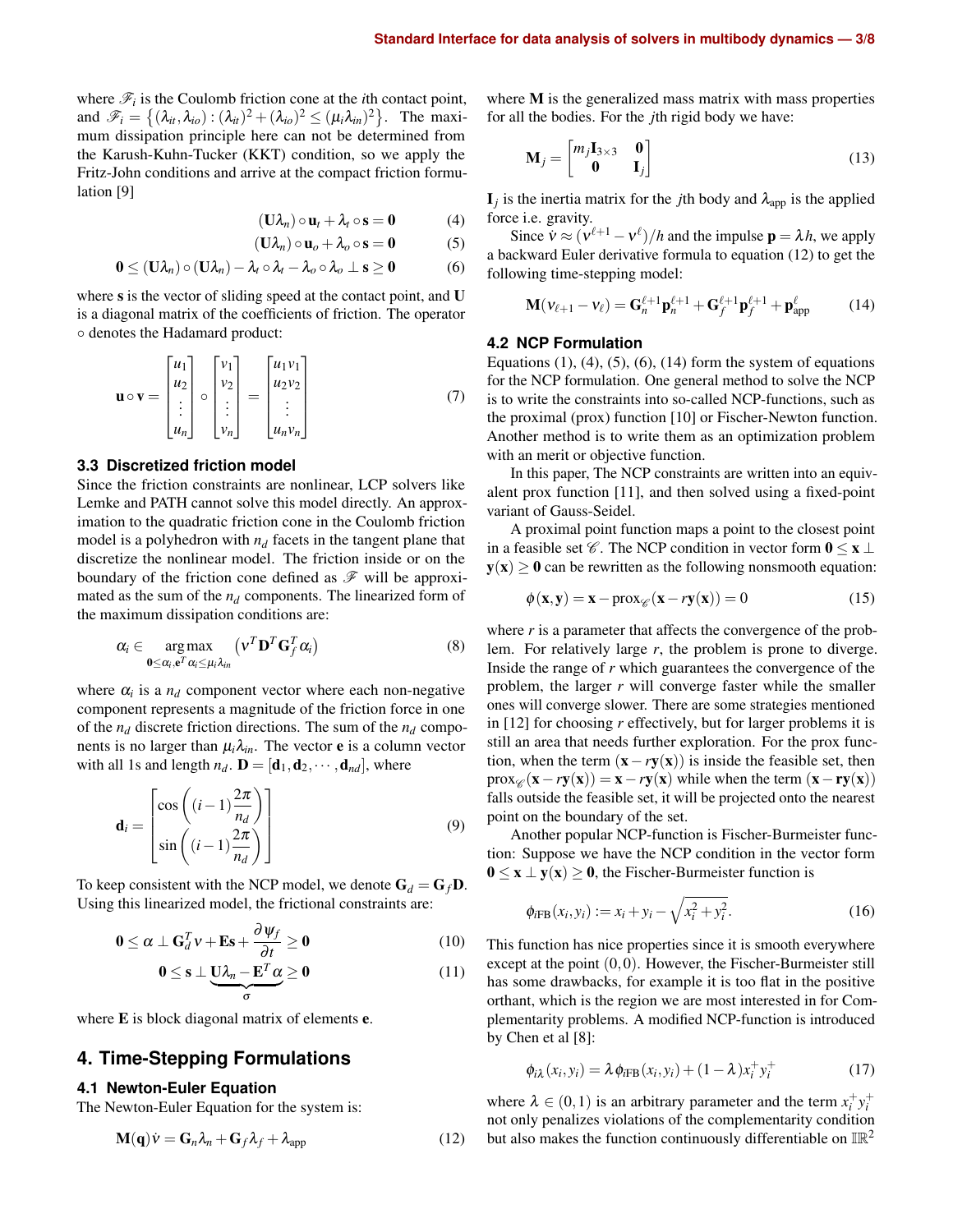#### **4.3 LCP Formulation**

We substitute the linearized friction model into equation (14) to get the following:

$$
\mathbf{M}(v_{\ell+1} - v_{\ell}) = \mathbf{G}_n^{\ell+1} \mathbf{p}_n^{\ell+1} + \mathbf{G}_d^{\ell+1} \alpha^{\ell+1} + \mathbf{p}_{app}^{\ell}
$$
 (18)

Together with equations (1), (10), and (11), (18) defines an MLCP formulation. We can solve equation (18) and substitute the velocity into the other three equations to get the LCP form:

$$
0 \leq \underbrace{\begin{bmatrix} \mathbf{G}_{n}^{T} \mathbf{M}^{-1} \mathbf{G}_{n} & \mathbf{G}_{n}^{T} \mathbf{M}^{-1} \mathbf{G}_{d} & \mathbf{0} \\ \mathbf{G}_{d}^{T} \mathbf{M}^{-1} \mathbf{G}_{n} & \mathbf{G}_{d}^{T} \mathbf{M}^{-1} \mathbf{G}_{d} & \mathbf{E} \\ \mathbf{U} & -\mathbf{E}^{T} & \mathbf{0} \end{bmatrix}}_{\mathbf{A}} \underbrace{\begin{bmatrix} \mathbf{p}_{n} \\ \mathbf{p}_{f} \\ \mathbf{s} \end{bmatrix}}_{\mathbf{F}} + \underbrace{\begin{bmatrix} \mathbf{G}_{n}^{T} (\mathbf{v} + \mathbf{M}^{-1} \mathbf{p}_{app}) + \frac{\psi_{n}}{h} + \frac{\partial \psi_{n}}{\partial t} \\ \mathbf{G}_{d}^{T} (\mathbf{v} + \mathbf{M}^{-1} \mathbf{p}_{app}) + \frac{\partial \psi_{f}}{\partial t} \\ \mathbf{0} & \mathbf{0} \end{bmatrix}}_{\mathbf{b}} \perp \underbrace{\begin{bmatrix} \mathbf{p}_{n} \\ \mathbf{p}_{f} \\ \mathbf{s} \end{bmatrix}}_{\mathbf{z}} \geq 0
$$
\n(19)

Here we arrived at the standard LCP form which is  $0 \leq (Az +$ **b**)  $\perp$  **z** > 0, allowing us to call any LCP solver to solve for **z**.

#### **5. Data Hierarchy**

In order to compare different solver performance in solving the CPs, we have developed a data format that utilizes the Hierarchical Data Format (HDF5). Timing data, body information, and constraint violations at the simulation time-step level are collected. We capture all the data needed to reconstruct the timestepping subproblem from any open-source physics engine and save it into our standardized dataset. By loading data later, both NCP and LCP formulations can be reconstructed and different solvers may be used to solve each problem again in order to do performance comparison and error analysis.



**Figure 3.** Simulation data hierarchy

A high-level view of the data hierarchy is shown in figure 3, where the frames 1 to *n* represent the *n* simulation steps, each including the results of collision detection, the original solver's solution, constraint forces, velocities, positions, *etc* as independent modules. The class is defined in more detail in table 1 with each column containing the lower level properties of figure 3. In the "body" class, the external forces like gravity are saved under "forces". The body id is unique for each body and used to index the bodies for reference. The inertia tensors for all bodies are saved in the field "inertia". Quaternions are stored to represent the body orientations.

In the "constraints" class, the information related to the bilateral joints are stored. The Jacobian matrix which transforms from the joint frame to the world frame is saved in the filed of "jacobian". For different kinds of joints, the size of Jacobian matrix varies, so we use a "row" vector to record the size of each Jacobian component for each joint. For some bilateral joints, there may be a joint limit, which is stored in the field "bounds". "Pairs" is the pair of body ids of the two bodies that form the joint.

**Table 1.** Detail of the HDF5 standard interface

| bodies      | constraints | contacts | solution       |
|-------------|-------------|----------|----------------|
| forces      | jacobian    | gap      | Z.             |
| ids         | bounds      | mu       | total_error    |
| inertia     | pairs       | normals  | normal_error   |
| masses      | rows        | pairs    | friction_error |
| positions   | violation   | points   | iterations     |
| quaternions |             |          | slide_or_stick |
| velocities  |             |          |                |

For each contact, the signed gap distance between the two bodies is saved in the field of "gap". The coefficient of friction is saved in the field of "mu". For unilateral contacts, we may reconstruct the Jacobian matrix which transforms from the contact frame to the world frame, so the fields of "normals" and "points" are saved. The normals are the unit vector from the contact point and is perpendicular to and away from the surface of the 1 *st* body in the pair. The points are represented by vectors from the center of mass of the 1 *st* body to the contact point on the body. The "step" is a field containing the single value of time step size in seconds.

After solving the complementarity problems, the error and iteration information are saved in the field of "solution". Here "z" is the solution to the equation (19). We measure the total error using a uniform standard objective function based on the Fischer-Burmeister function in equation (16):  $\xi = \frac{1}{2}$  $\frac{1}{2} \phi_{FB}^T \phi_{FB}$ . The total error is measured by evaluation of the objective function. The normal error is the violation of the normal complementarity condition while the frictional error is evaluated by the sum of magnitude error and the directional error. The magnitude error is  $s^T \sigma$ , which is the frictional complementarity condition violation in equation (11). The directional error is measured by taking the dot product of the corresponding frictional force and the relative velocity, which is  $\lambda_f^T v_f$ . The number of iterations is also saved in this field. In the case of pivoting method, the number of pivots is saved. To help analyse the simulation and state change between the different friction cases: we also saved the "slide or stick", which stores whether the contact is sliding or sticking at the current frame.

After we get the data in the standard format, we load the data using our HDF5 reader into the RPI-MATLAB-Simulator,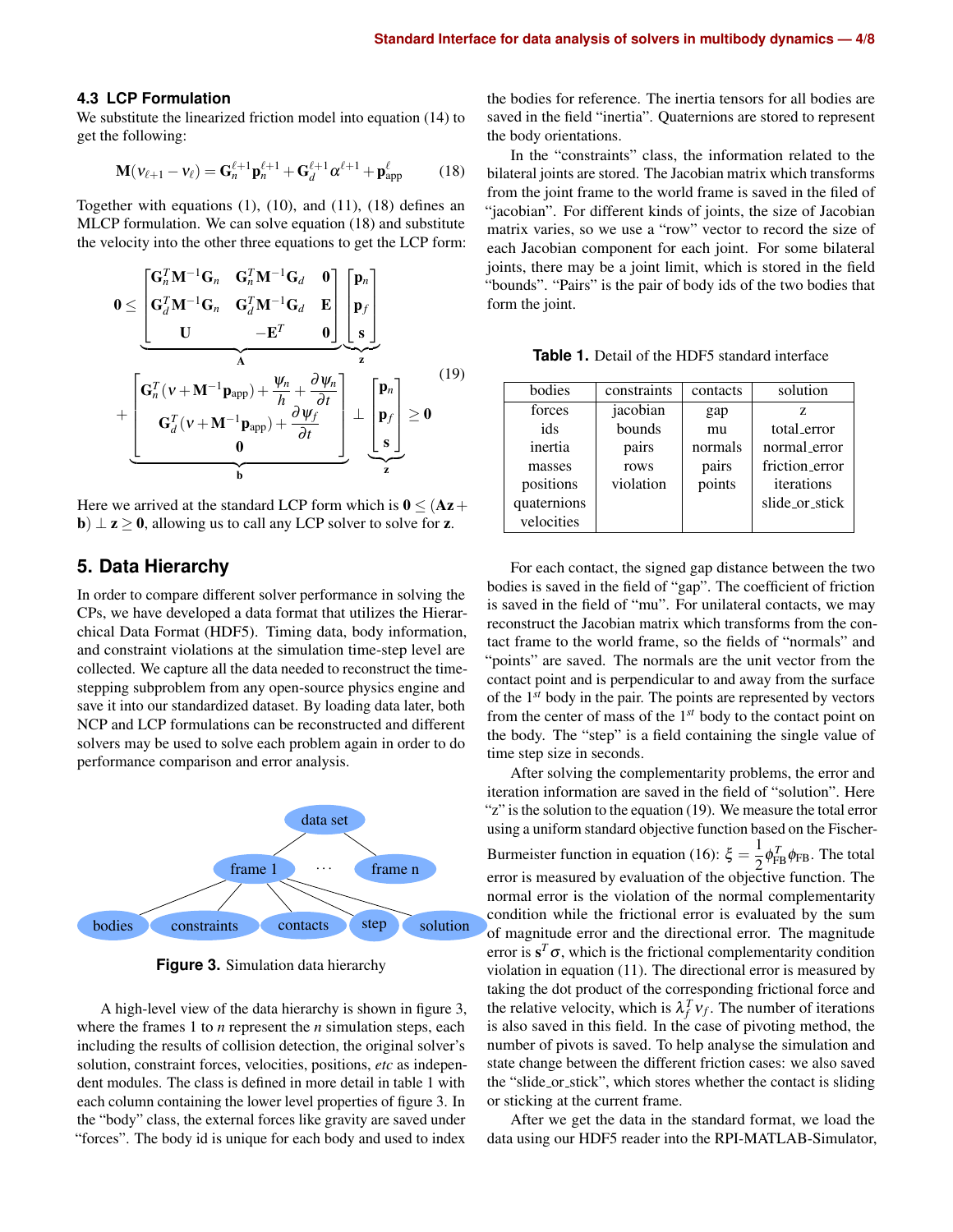| <b>Dynamics Model</b> | <b>Solvers</b>  |                        |               |                    |  |
|-----------------------|-----------------|------------------------|---------------|--------------------|--|
| LCP                   | Lemke [2]       | Fischer-Newton [13]    | <b>PGS</b>    | Minmap-Newton [13] |  |
| mLCP                  | <b>PATH</b> [4] | Fixed-point            | Minres $[14]$ | Jacobi             |  |
| <b>NCP</b>            | <b>PGS</b>      | Fixed-point [5]        | Minres [14]   |                    |  |
| mNCP                  | Fixed-point     | non-smooth Newton [13] |               |                    |  |

**Table 2.** Available dynamics formulations with their compatible solvers.

which is a physics engine with several dynamics formulations and solvers available (table 2). We reconstruct the time-stepping subproblem as an LCP or NCP, then pass the problem to each solver and record performance.

## **6. Result and Analysis**

#### **6.1 Error analysis of data from Gazebo**

Using the data hierarchy described in section 5, we generated a dataset with problems simulated in Gazebo, which calls the solver in ODE. We developed a simulation with the Atlas robot [15] and a hose lying on the table. Figure 4 shows a frame in which the hand has grasped the end of the hose. The results of every time step in the simulation were saved in the HDF5 file and then the two most complex frames (measured by the number of unilateral contacts) were imported into MATLAB for testing.



**Figure 4.** The Atlas robot picking up the hose

We iterated over the two frames for 40 iterations of PGS. Figure 5 shows the absolute value of the constraint violations (interbody penetrations, friction model violations, *etc.*) across the simulation. The errors after 40 iterations are mostly bounded by  $10^{-3}$  and  $10^{-4}$ . This is accurate enough for the simulation to appear correct with no obvious interpenetrations and stay stable for a long enough time.

To explore the effectiveness of additional iterations, we studied the error distributions of the 10th and 40th iterates of the PGS solver at each time step across the entire simulation. We could see from figure 6 that the center of mass of the error distribution for the 10th iterates is to the right of the distribution of the 40th iterates.

With this observation, we could set the maximum iteration number as 40, with which the error is mostly bounded by at

most  $10^{-3}$ . Then keep track of the solution with minimum violations as the solution for this simulation step. If we set the maximum number of iterations much bigger than 40, it will take much longer time to do the iterations with only a minor reduce in the error of violation.





**Figure 5.** RMS constraint violation in absolute value with 40 iterations



**Figure 6.** Average error distribution at the 10th and 40th iteartion when Atlas moving

#### **6.2 Error analysis of data using RPI-MATLAB-Simulator**

We ran an experiment of 15 spheres falling into a box from separate random initial positions. The box is defined by five faces: one bottom and four sides. Figure 7 shows a step when all the spheres have fallen onto the bottom and some of them are rolling on the bottom of the box. We solved 10 continuous timesteps using various solution methods and plot the convergence of the solvers.

Figure 8 shows the results from the Lemke solver, which is a direct method based on pivoting. The top plot is the average error after each pivot over all the 10 timesteps. We can see that the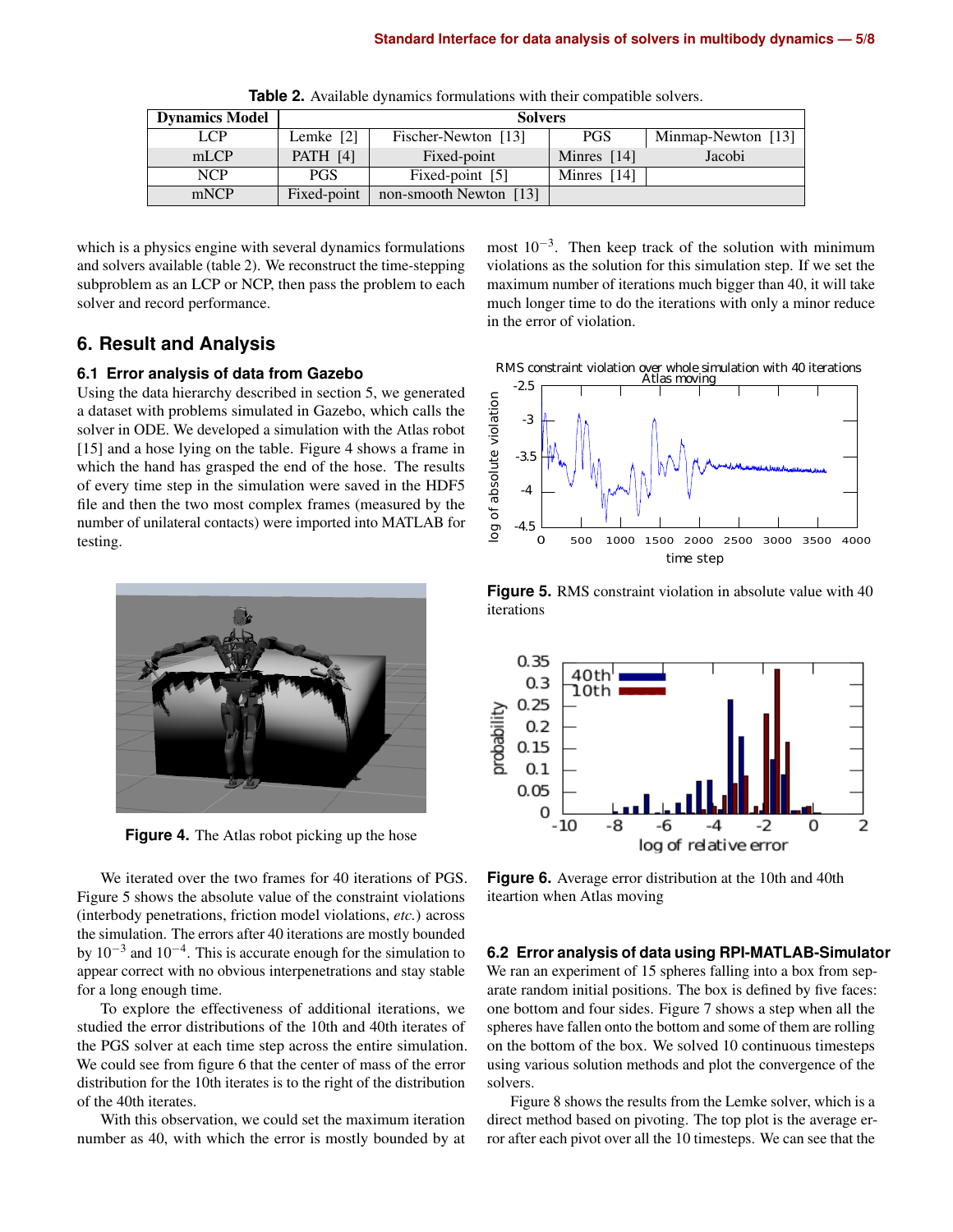Lemke solver has a high accuracy since the error is on the order of 10−10. However, it is worth pointing out that the frictional error is on the order of  $10^{-5}$ , which is even larger than the total error. This is possible due to the linearization of the friction cone. When we evaluate the total error by using the objective function, the discretized frictional forces are considered, but when we compute the frictional force, it is the resultant force along all the discretized directions.



**Figure 7.** A scene of 15 spheres falling into a box



**Figure 8.** Lemke: performance with the detailed total, normal, frictional error

Figure 9 is the Projected Gauss Seidel method with the constrained force mixing (CFM) metric to make up for the zero element in the diagonal position of the matrix by adding a small number  $\varepsilon$  to the diagonal of the big matrix **A** in equation (19). The PGS method converged to the order of  $10^{-1}$ , and afterwards, the error doesn't change with the increase of the solver iterations. This can be explained in that we find a local minimum solution. This trend is often seen in the PGS-type solver, which is one reason for including a maximum number of iterations such as in ODE.

#### **6.3 Error analysis of data from Algoryx Simulation**

This experiment is simulation on the stacking of forty identical cylindrical logs. These logs fall from separated initial positions and eventually pile up. Figure 10 shows a scene of the logs in the process of piling up.



**Figure 9.** PGS: solver convergence with total, normal, frictional error



**Figure 10.** A scene of 40 cylindrical logs piling up

Figure 11 is the performance of Lemke solver on the Algoryx simulation. For the first 90 pivots, the complementarity conditions are not satisfied in the system of equations, until after about 92th pivots, the complementarity conditions are all satisfied and we arrived at the solution, then the error is in the order of 10−20, which is effectively zero with machine precision. But like we saw before in the falling spheres example, the frictional error is still relatively large compared with the total error.

The Fischer-Newton method involves rewriting the Complementarity condition in the form of Fischer-Burmeister function in equation (16), and then solving the nonlinear system of equations using the generalized Newton's method. The performance of Fischer-Newton method is shown in figure 12. We didn't see the quadratic convergence for the Newton method, but the solution converged to the order of  $10^{-5}$  in about 40 iterations. From the bottom detailed error bar plot, the normal error is still more accurate than the friction due to the approximation by linearization. The main bottleneck with minimizing error lies in determining how to solve the frictional force more effectively and accurately.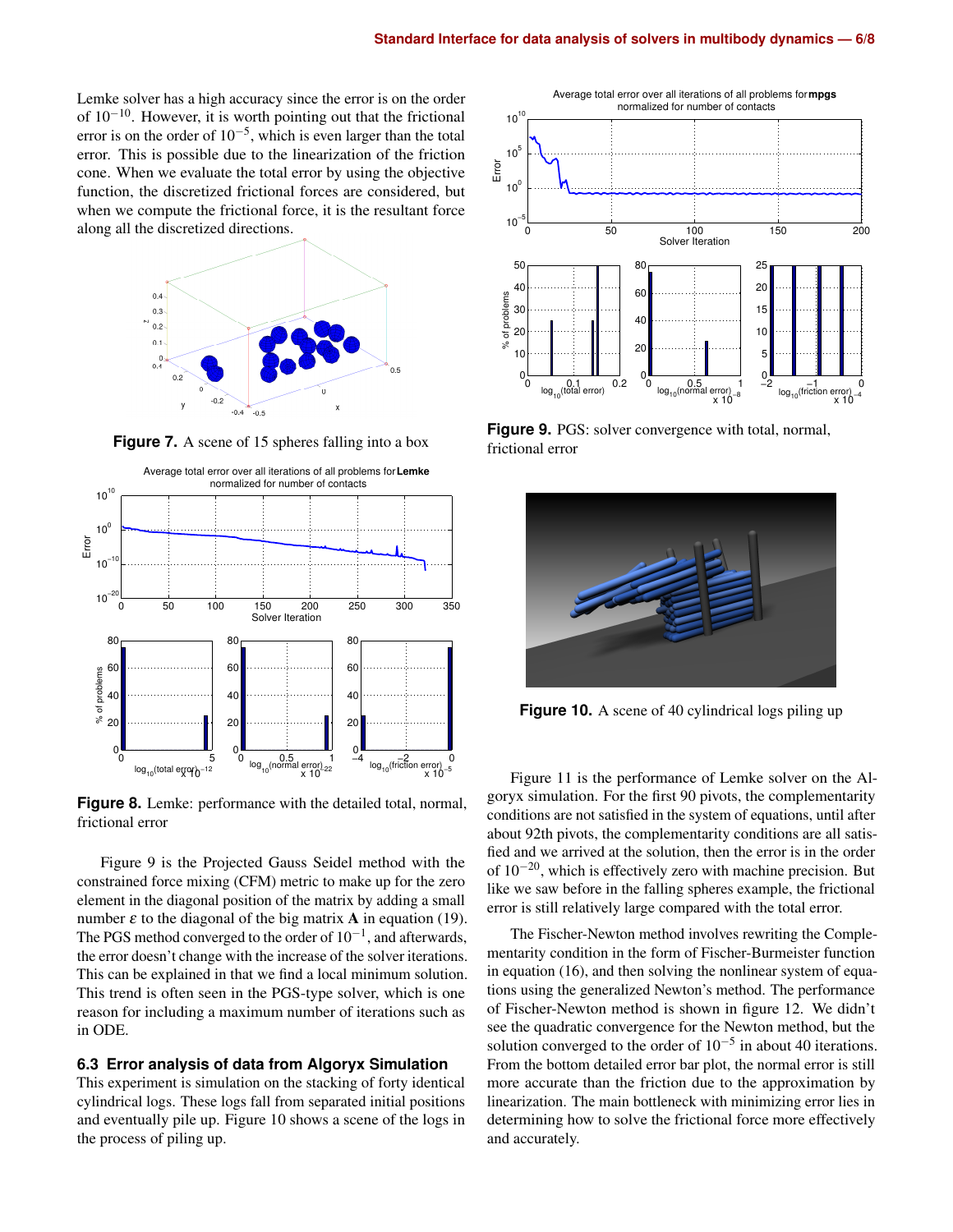

**Figure 11.** Lemke:performance with the detailed total, normal, frictional error



**Figure 12.** Fischer-Newton method: solver convergence and total, normal, frictional error



**Figure 13.** Interior-point method: solver convergence and total, normal, frictional error

The interior-point method introduces a positive value  $\gamma$  to

ensure invariance of the complementarity conditions. So we have the system of equations:

$$
(\mathbf{A}\mathbf{x} - \mathbf{y} + \mathbf{b})_i = 0 \tag{20}
$$

$$
\mathbf{x}_i \mathbf{y}_i - \gamma = 0 \tag{21}
$$

$$
\mathbf{x}_i \ge 0; \ \mathbf{y}_i \ge 0 \tag{22}
$$

where  $\gamma$  is a relaxed complimentarity measure [13]. Figure 13 shows the error drops to the order of  $10^{-15}$  in about 30 iterations. The frictional error is on the order of  $10^{-7}$ , which is also accurate enough in the simulation.

Figure 14 is the method to rewrite the NCP formulation in the



**Figure 14.** NCPprox method: solver convergence and total, normal, frictional error

form of proximal function (15), in this method, the friction is solved as the frictional cone rather than using the linearized approximation. Before solving the system of nonlinear nonsmooth equations, we use quadratic programming to solve the normal force first, and then use the solution as the initial value to start the Gauss-Seidel-type iterative procedure. From the detailed friction error on the bottom of figure 12, the friction error is on the order of 10−<sup>5</sup> , which is more accurate than the LCP model.

## **7. Future Work**

We currently have only one NCP solver, based on the proximal function and solved in a Gauss-Seidel manner. More solvers based on the NCP formulation will be added to our simulator. We had implemented a write-interface for ODE in order to store simulation data, and hope to extend the number of supported open-source physics engines. This will make direct comparison of solver performance possible in different physics engines.

## **Acknowledgments**

This work was supported by DARPA W15P7T-12-1-0002 and Lockheed-Martin. Any opinions, findings, and conclusions or recommendations expressed in this material are those of the